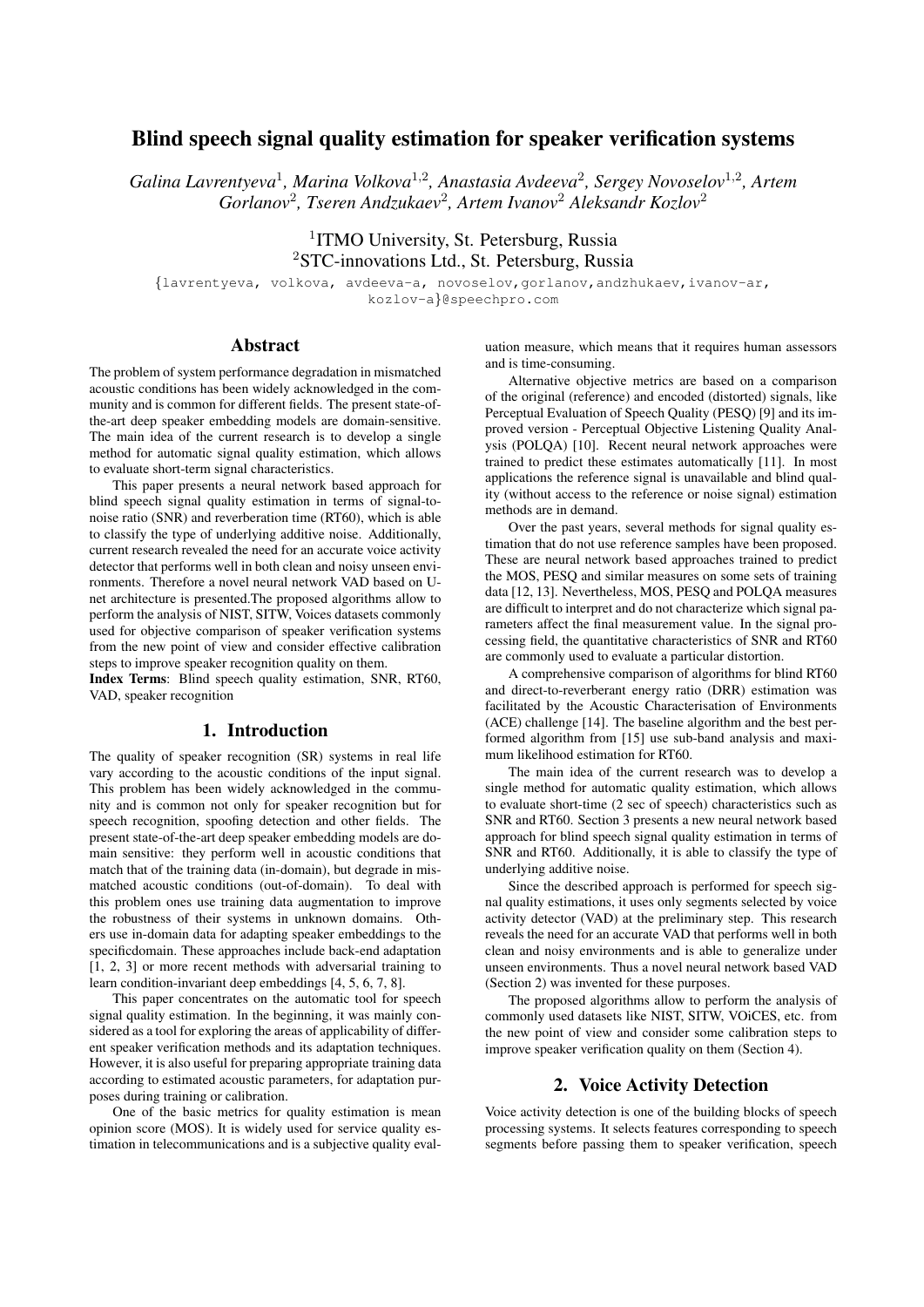recognition or other methods. In this investigation the role of an accurate VAD procedure was reconsidered. Speech activity detection in case of varying acoustic conditions is a challenging task for classical energy-based VAD, especially in the presence of specific noises and distortions [16]. Therefore this paper presents the neural network based VAD trained to perform reliable results in case of noise and reverberation. Deep learning approaches have better modeling capabilities than traditional methods and have already achieved superior results in the VAD task [17, 18, 19, 20, 21, 22, 23].

# 2.1. System description

This work adapts the U-net [24] architecture to the speech activity detection task. Such architecture was originally introduced in biomedical imaging for semantic segmentation in order to improve precision and localization of microscopic images. Unet is a convolutional network [25] based on the deconvolutional idea [26]. In a deconvolutional network, a stack of convolutional layers, where each layer halves the size of the image but doubles the number of channels, encodes the image into a small and deep representation. That encoding is then decoded to the original size of the image by a stack of upsampling layers.

The proposed U-net based VAD uses a reduced version of the original architecture. It was firstly presented in the context of speaker verification task of the VOiCES Challenge [27]. Input features are 8kHz 23-dimensional Mel Frequency Cepstral Coefficients (MFCC) extracted for 25ms frame every 20ms. Half overlapping 2.56sec sliding window and 1.28sec overlap are used. This results in  $128 \times 23$  input features size for the neural network. The aim of the neural network is to predict the 128 dimensional speech activity mask for every 2.56sec segment. Thus the resolution of the proposed speech detector is equal to 20ms. The final decoder layer is a global average pooling layer with sigmoid activation. Its output is used as the speech activity mask.

To train the network, a combination of binary cross-entropy loss function and dice loss [28] is used. The latter aims to maximize the dice coefficient between predicted binary segmentation set and ground truth binary labels.

#### 2.2. Experiments

The U-net model was trained on NIST2008 and Russian speech subcorpus RusTelecom [29]. Augmentation process included reverberation and additional noise of different types. It was performed in the similar manner to augmentation for quality estimation described further in section 3.2. Speech labels were obtained from the oracle manual segmentation or Automatic Speech Recognition (ASR) [30] based VAD processed for clean version of the data.

To evaluate the performance of the proposed method we used NIST metrics  $FA$ ,  $E_{miss}$ , Precision and Recall as implemented in pyannote.metrics [31]. Evaluation was done for hard conditions presented in the evaluation subset [32] from the DIHARD Diarization Challenge, since it represents the real life scenarios and has oracle VAD segmentation. Results from Table 1 confirm the improvement in terms of all used metrics. Furthermore, the improvement obtained by speaker verification system based on this VAD model confirms its robustness in challenging conditions presented in the VOiCES dataset [27].

| Table 1: Evaluation on DIHARD eval dataset. |  |
|---------------------------------------------|--|
|---------------------------------------------|--|

| VAD          | FA   | $E_{miss}$ | Precision | Recall |
|--------------|------|------------|-----------|--------|
| Energy based | 4.59 | 41.61      | 95.12     | 58.39  |
| U-net        | 4.19 | 23.85      | 98.14     | 76.15  |

# 3. Automatic Quality Estimation

Aimed to develop single system for multiple quality parameters estimation, we focused on the perspective deep learning approach, where data preparation plays a crucial role. Many papers underline the scarcity of data available for training deep models. Therefore, in this work the great attention was paid to the rigorous data augmentation procedure.

#### 3.1. System description

The proposed models are trained in a multitask mode: one neural network is simultaneously trained to predict SNR, RT60 and background noise class. This is achieved through the use of three heads in the architecture of the neural network and three cost functions.To automatically evaluate SNR and RT60, the model is trained as a regressor and the mean squared error (MSE) loss is used. Automatic estimation of noise class is based on the use of a classifier and is trained using binary crossentropy (BCE). During the training, a combined weighted loss function  $\mathcal{L}$ , with weights used for scaling, is used:

$$
\mathcal{L} = 0.001 \, MSE_{RT60} + MSE_{SNR} + 10 \, BCE_{noise} \quad (1)
$$

Three different architectures were compared in terms of estimation quality, speed and number of parameters:

- U-net similar to the VAD architecture described above;
- FatCNN convolutional neural network containing 5 convolutional layers. In the first layer 128 filters was used, followed by  $2 \times 2$  max pooling and batch normalization layer. Other layers have, respectively, 256, 128, 128 and 512 filters, followed by  $2 \times 2$  max pooling. We used ReLU as an activation function within the hidden units. Six fully-connected layers are then used prior to the output unit;
- ResNet18 modification of well-known residual neural network with 8 ResNet blocks [33].

All architectures have the same high-level structure: deep quality embeddings of size 512 obtained after the global average pooing layer are used as an input to three linear layers - one per each head. For the "noise" head additional two-layer classification with softmax activation for 79 classes is used. Deep quality embeddings are further called q-vector (quality vector) as a sign of respect to deep speaker representation analogues.

We also investigated the influence of feature type and its resolution analysing 23 dimensional MFCC and 64 dimensional log mel filter bank (Fbank) features. All features are used without feature normalization.

#### 3.2. Data preparation

Training of the quality estimator needs an dataset balanced according to the values of SNR, RT60 and types of noise. A special toolkit that allows to augment signal with specific acoustic parameters was developed for this purpose. Different bases in telephone and microphone channels, including NIST2002, NIST2008 and private STC databases, were taken as the sources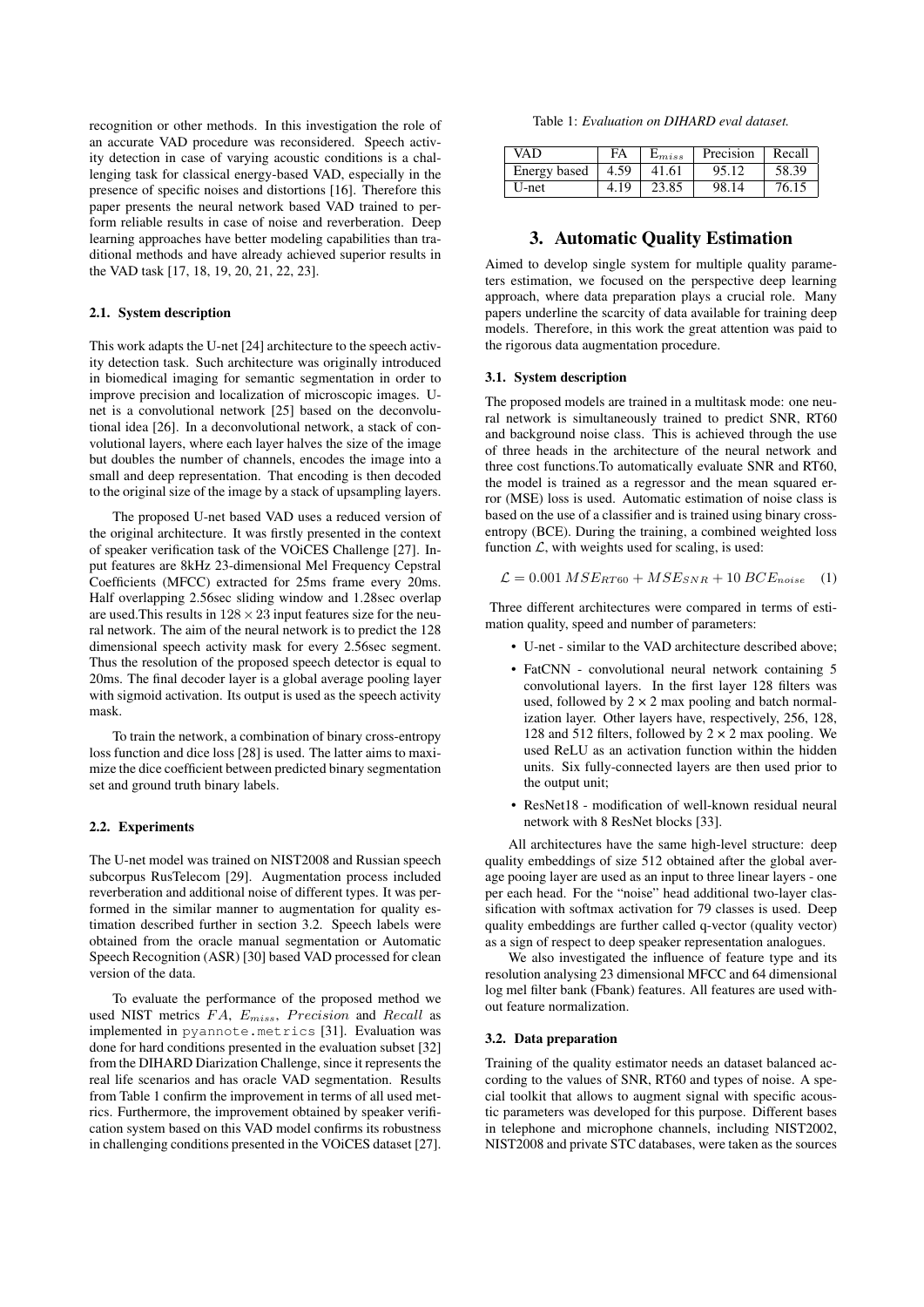of "clean" speech signals. Stationary noises of 79 different types (factory, rain, babble, keyboard etc.) from Freesound [34], MUSAN [35] and manually collected from the Internet resources were used for noise augmentation. To obtain correct SNR value, in contrast to Kaldi implementation, power of signal was calculated only on speech segments after applying VAD, described in section 2. Reverberation effect was produced using the room impulse response (RIR) generator based on [36]. Four different RIRs were generated for each of 40,000 rooms with varying positions of speech and noise sources. It should be noted that, in contrast to the standard augmentation scenarios (Kaldi), both speech and noise signals were reverberated. In this case different RIRs generated for one room were used for speech and noise signals respectively. Thus more realistic data augmentation was obtained. We have already used this approach in our previous studies [37, 27].

In order to achieve a variety of acoustic conditions, we divided each sample into 1-minute segments and augmented each of them individually using randomly selected room and noise.

As a result of augmentation, the SNR range [-20; 30] dB and RT60 range [0.0045; 1.87] sec were evenly covered, which is critically important for the training process.

During the set of experiments the key factor in the success of effective SNR estimation training was revealed: it is highly important to use short-term SNR value for each 2-sec segment, but not the long-term value for the whole signal. Human speech and noises in real life are non-stationary signals. That is the reason why the global SNR value used for augmentation can not be interpreted as training label and needs to be re-estimated for each segment independently. To estimate local short-term SNR values for each training sample we found coefficients that are used in a linear combination of noise and source signal after reverberation, that for discrete signal can be expressed as

$$
X_{aug}(i) = \alpha X_{src}^{rev}(i) + \beta X_{noise}^{rev}(i) \quad \text{for } i \in \{1, \dots, n\}
$$

This can be done by solving the system of non-linear equations. After, the local SNR can be found by the following formula using these coefficients, and signal and noise energies  $E_{src}^{rev}, E_{noise}^{rev}$ 

$$
SNR_{local} = 10 \log \left( \frac{\alpha^2 E_{signal}^{rev}}{\beta^2 E_{noise}^{rev}} \right)
$$

#### 3.3. Experimental results

For evaluation of the proposed methods we used the validation set contained the augmented version of the NIST2008 dataset (1000 files with 59-sec mean duration) that was not used during training and single-channel Eval part of the ACE dataset from [38] (4500 files with 19.4-sec mean duration).

Table 2 presents the comparison of all the proposed models with different features in terms of model sizes, speed for CPU (Intel(R) Xeon(R) CPU E5-2650 v4  $@$  2.20GHz) and quality on validation and test datasets. Predictably, the model quality increases with the number of parameters it uses, thus the better results were obtained for ResNet18 models, which are the heaviest among the proposed models and the worst results were obtained for the lightest models U-net. Notably, according to the minimum loss values on the validation set, systems based on Fbank features outperformed MFCC-based ones. However, results obtained for the ACE dataset can not confirm this statement: the best quality in terms of absolute errors of SNR predictions was achieved for the ResNet MFCC system, but Fbank based system with the same architecture showed the minimum



Figure 1: *Representation of the estimations for all proposed models*

absolute errors of RT60 predictions. The accuracy of noise type recognition on the validation dataset for our best model reached only 26.26%. This can be explained by the large number of classes that are not discriminative enough: and overlap of properties between some classes can appear (for example, white Gaussian noise and rain sounds).

The representations of the models errors can be seen in boxplots in Figure 1. It displays the median and dispersion of the SNR and RT60 estimations errors for the ACE Eval dataset.

The best ResNet18 Fbank system was also evaluated in terms of ACE Challenge metrics: mean squared error (MSE), bias, and Pearson correlation coefficient of estimator implementations compared to the ACE corpus labels. The proposed system demonstrated 0.034 MSE, -0.118 Bias and 0.913 correlation coefficient, which is comparable to the published results of the ACE winner [15], Microsoft system [39] and CNN solution from [40].

We analyzed acoustic conditions of commonly used datasets in speaker verification and speech recognition tasks in different channels from the well-known challenges of the last years. In the microphone case we used SITW (development and evaluation parts), VOiCES (development and evaluation parts), JANUS Multimedia Dataset from NIST2019 and CHiME 5 datasets, and in the telephone case – NIST2019 development and evaluation parts. The distributions of SNR and RT60 values for our best ResNet18 Fbanks system (according to the loss value) are presented in Figure 2 for these datasets. Obtained results meet the subjective expectations and dataset descriptions. It is interesting to note that quality parameters distributions are almost the same for both development and evaluation sets of the NIST SRE 2019 and SITW benchmark but differ for the VOiCES challenge data parts. This accords with the previous studies that show SR system performance degradation for the VOiCES eval protocol compared to results obtained for the development protocol [27].

# 4. QE application for speaker recognition task

The major adverse conditions causing speaker recognition systems degradation are different channel and noise environments. The mismatches can exist in all combinations between training, testing and enrollment conditions. These mismatches lead to scores distributions scaling and shifting for different condi-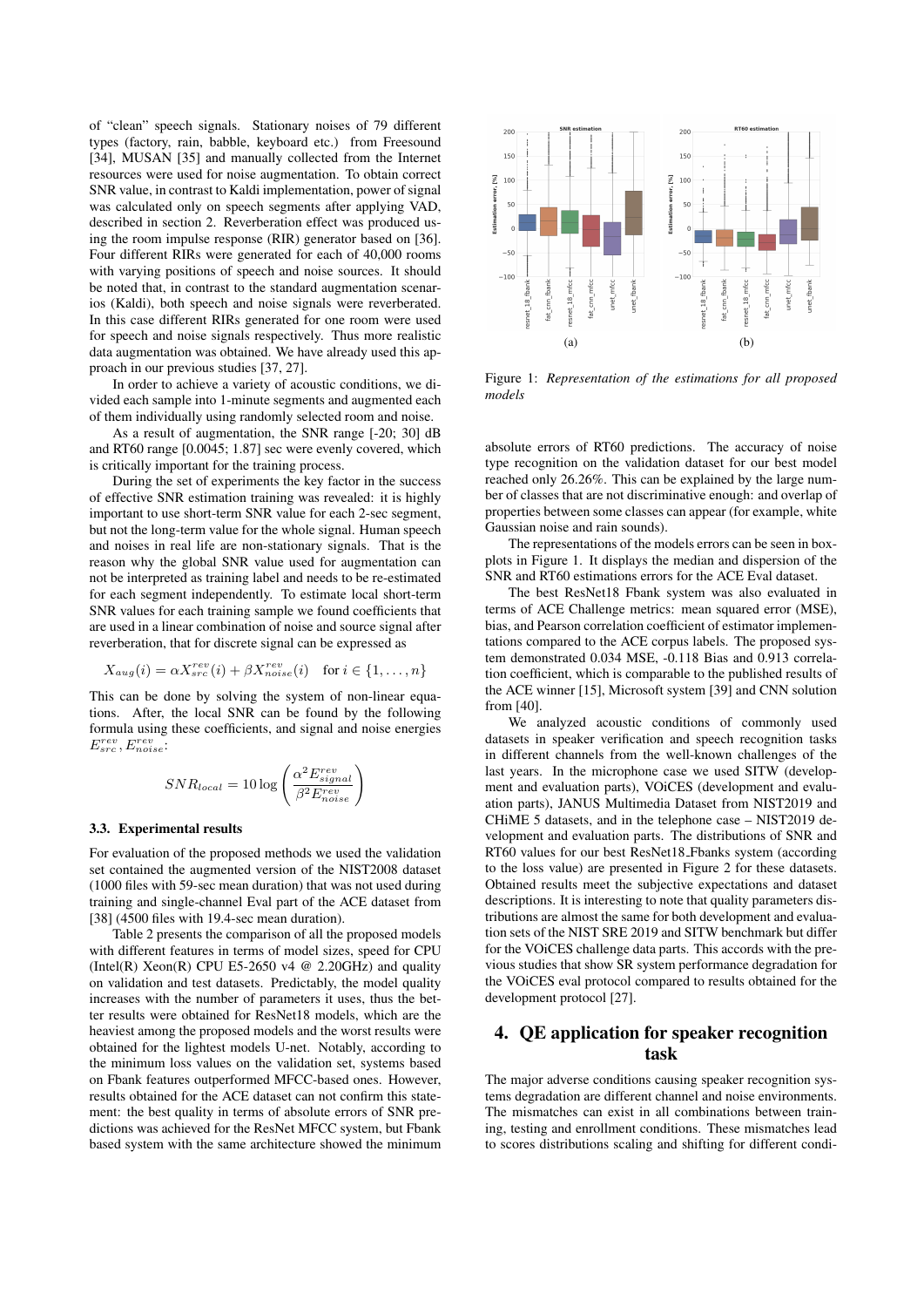Table 2: *Comparison of the proposed systems in terms of quality estimates for ACE eval dataset, size of the model and speed on CPU*

| Model                          | Features    | Parameters | Speed<br>Size(Mb)<br>(sec/sample) | Min loss on<br>validation | $Acc_{noise}, [\%]$ | Part of ACE eval [%]<br>with $  Error_{SNR}   <$ |     |                 | Part of ACE eval [%]<br>with $  Error_{RT60}  <$ |       |                   |       |
|--------------------------------|-------------|------------|-----------------------------------|---------------------------|---------------------|--------------------------------------------------|-----|-----------------|--------------------------------------------------|-------|-------------------|-------|
|                                |             |            |                                   |                           |                     |                                                  | 3db | 5d <sub>b</sub> | 10db                                             | 100ms | 200 <sub>ms</sub> | 300ms |
| U-net                          | <b>MFCC</b> | .398.724   | 5.34                              | 0.0063                    | 144.35              | 14                                               | 32  | 46              | 70                                               | 36    | 55                | 87    |
|                                | Fbank       | .530,180   | 5.84                              | 0.0083                    | 98.69               | 21                                               | 26  | 46              | 63                                               | 32    | 54                | 82    |
| <b>MFCC</b><br>FatCNN<br>Fbank | 3,516,168   | 13.41      | 0.0122                            | 117.75                    | 18                  | 43                                               | 63  | 90              | 27                                               | 59    | 75                |       |
|                                |             |            |                                   | 0.0222                    | 83.71               | 25                                               | 46  | 67              | 92                                               | 44    | 68                | 82    |
| ResNet18                       | <b>MFCC</b> | 10,090,467 | 38.49                             | 0.0593                    | 99.00               | 21                                               | 48  | 79              | 95                                               | 42    | 69                | 81    |
|                                | Fbank       |            |                                   | 0.1294                    | 68.55               | 26                                               | 41  | 65              | 93                                               | 51    | 78                | 87    |



Figure 2: *Distributions of SNR (upper) and RT60 (lower) values obtained by ResNet18 Fbank for public datasets*

tions. Such scores instability impairs SR systems in real applications. In order to deal with this problem different calibration strategies [41, 42] and compensation techniques are implemented [43, 44].

Quality Measure Functions (QMF) [43, 45] are often used for score stabilization and calibration according to various enrollment and test duration conditions. Following [45], we used a similar approach to various speech quality conditions. For this purpose we applied our best blind speech quality estimation model (Resnet18 on Fbank features) for automatic SNR and RT60 assessment of enrollment  $(snr_e, rt60_e)$  and test  $(snr_t, rt60_t)$  speech segments. We proposed to use simple model to compensate speech condition scores shifting:

$$
S_{new}(e, t) = S_{raw}(e, t) - \delta_{qmf}(q_e, q_t)
$$
  
\n
$$
\delta_{qmf}(q_e, q_t) = C_t \mu_{tar}(q_e, q_t) + C_i \mu_{imp}(q_e, q_t)
$$
 (2)

where  $S_{raw}(e, t)$  and  $S_{new}(e, t)$  are raw and new shift compensated verification scores, respectively,  $\mu_{tar}(q_e, q_t)$  and  $\mu_{imp}(q_e, q_t)$  are functions of the means of target and impostors scores distributions, respectively, which depends on enrollment speech segment quality ( $q_e$ :  $snr_e$  or  $rt60_e$ ) and test speech segment quality ( $q_t$ :  $snr_t$  or  $rt60_t$ ) estimations,  $C_t$  and  $C_i$  are tunable coefficients. To train the proposed quality shift compensation model we generated development protocols to estimate the means of target and impostors scores for particular  $q_e$  and  $q_t$ condition regions. The development protocols for different  $q_e$ and  $q_t$  regions were generated using the CHiME-5 dataset.

In our experiments we fitted second order polynomial models on the development estimations of  $\mu_{tar}$  and  $\mu_{imp}$  to obtain  $\mu_{tar}(q_e, q_t)$  and  $\mu_{imp}(q_e, q_t)$  functions approximations. Finally, the parameters  $C_t$  and  $C_i$  were tuned on pulled condition CHiME-5 verification protocol according to the best SR system performance. For our SR experiments we used the Resnet34-based extractor (ResNet34-MFB80-AM-TrainData-II) described in detail in [27].

Table 3 shows the experimental results of applying QMFbased shift compensation to SITW and VOiCES speaker verification evaluation protocols both for development and evaluation datasets. It can be seen from these results that simple QMF shift compensation allows to improve the SR system performance for all protocols. It should be noted that the most fruitful improvement was achieved for the challenging VOiCES eval protocol (see Figure 2).

Table 3: *Speaker recognition evaluation results on SITW and VOICES protocols in terms of EER[%]/minDCF(* $P_{tar} = 0.01$ *)* 

| QMF type   |            | VOICES     | <b>SITW</b> |            |  |  |
|------------|------------|------------|-------------|------------|--|--|
|            | dev        | eval       | dev         | eval       |  |  |
| Raw scores | 1.24/0.197 | 6.02/0.430 | 2.00/0.193  | 2.17/0.216 |  |  |
| <b>SNR</b> | 1.20/0.190 | 5.44/0.415 | 1.86/0.183  | 2.07/0.210 |  |  |
| RT60       | 1.25/0.197 | 5.54/0.401 | 2.01/0.193  | 2.16/0.216 |  |  |
| SNR&RT60   | 1.20/0.189 | 5.19/0.398 | 1.86/0.182  | 2.07/0.214 |  |  |

# 5. Conclusion

We proposed new deep convolutional neural network based systems and their training schemes to build accurate voice activity detection model and blind short-term speech segments quality estimators. These models perform well in both clean and noisy unseen environments. The results obtained on the ACE challenge dataset show that multitask mode can be effective in training the predictor for both SNR and RT60 values using single deep CNN-based model. Additionally, we analyzed different commonly used speaker recognition benchmark datasets in terms of SNR and RT60 quality estimations. We managed to show that applying the QMF model with blind SNR and RT60 quality estimations of test and enrollment speech segments helps to improve speaker recognition system performance by using simple verification scores shift compensations.

# 6. Acknowledgements

This work was partially financially supported by the Government of the Russian Federation (Grant 08-08) and by the Foundation NTI (contract 20/18gr) ID 0000000007418QR20002.

### 7. References

[1] D. Garcia-Romero and A. McCree, "Supervised domain adaptation for i-vector based speaker recognition," 2014.